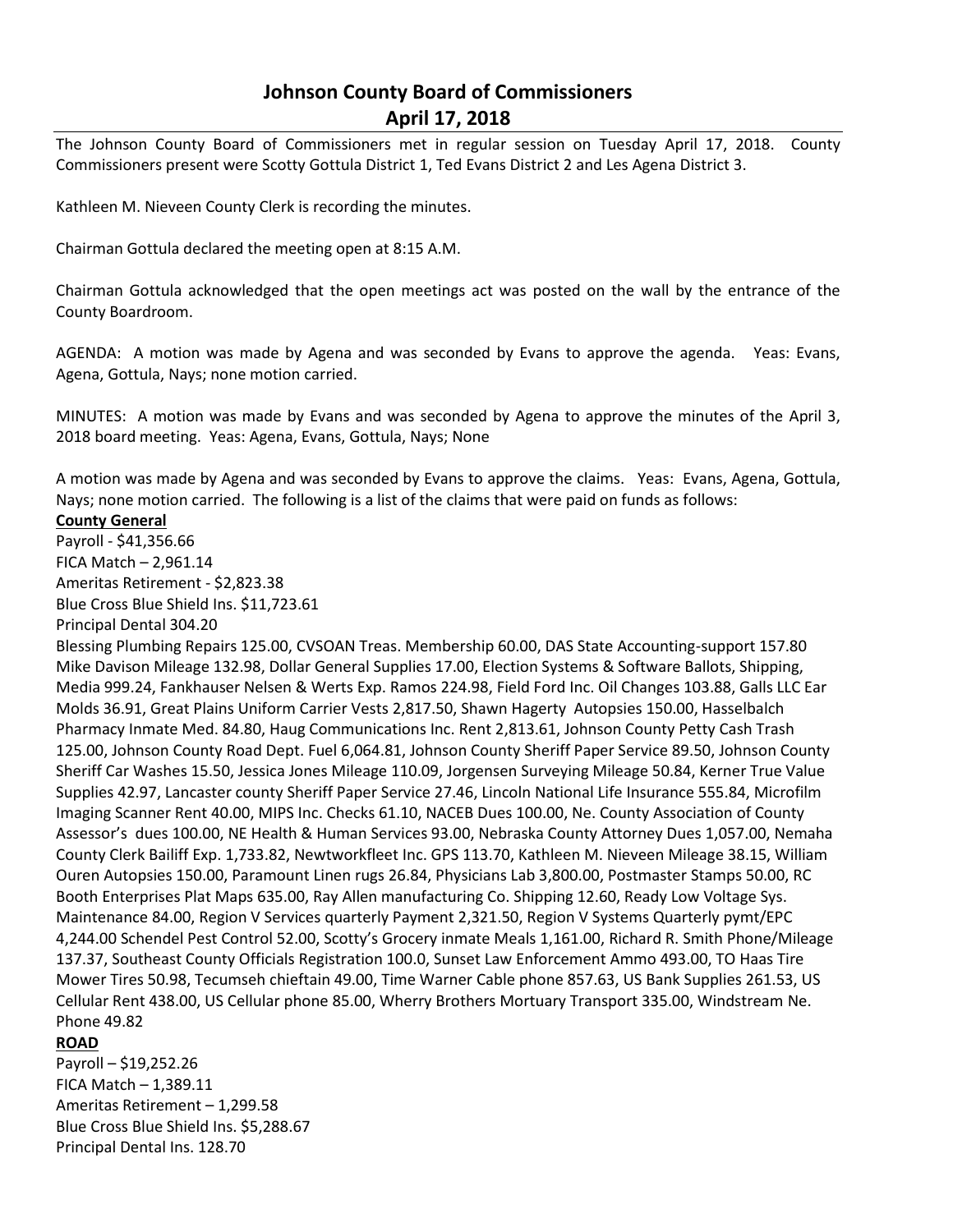Ace Irrigation Co. Projects/Culverts 16,479.60, Eggers Brothers Inc. Grease 12.42, Elk Creek Welding & Steel 239.00, Johnson County Petty Cash Fund Utilities 28.08, Kerner True Value supplies 33.60, Lincoln National Life Insurance 203.51, Mainelli Wagner December-January Fees 27,700.30, Martin Marietta Materials Rock 35,805.23, ME Collins Contracting C-49(220) 3,492.35, Midwest Service Posts 1,367.50, Sid's Auto Parts 64.68, Powerplan Parts 469.47, Productivity Plus Labor 35.20, Seneca Sanitation Trash Pickup 60.00, SE County Officials Registration 25.00, TO Haas Tire 1,952.26, Truck Center Parts 169.59, Vander Haags Inc. Parts 120.00, Village of Sterling Water 12.00, Wick's Sterling trucks Parts 255.00, Windstream Phone 137.74.

### **EMERGENCY MANAGER**

Johnson County Petty Cash Tower 39.15, Windstream NE Phone 2,301.53,

## **AMBULANCE**

EMS Billing Services Contract Billing 1,195.11 , Amanda Burki CPR renewals 240.00, Cook Rescue Reg. 160.00, Mitch Neeman Test Fees 160.00, Johnson County Hospital Supplies 257.72, Johnson County road Dept. Fuel 50.92

Highway Supt. Matt Schaardt and Kelly Kuhl were present at the meeting to discuss the purchase of camera's for the documentation needed for FEMA. Deputy Emergency Manager reported that they have found a camera that would do what they needed for the documentation, the price of one camera is \$280.00 Matt would like to purchase 2 camera's the board agreed and authorized this purchase.

Also discussed was a possible policy for Bridges, and culverts.

At 9:00 A.M. Chairman Gottula declared the public hearing open for the purpose of hearing public comments on the Liquor License Application for Kenneth D. Adkins dba TNT Smokin BBQ.

With there being no public comments Chairman Gottula closed the public hearing at 9:15 A.M.

A motion was made by Agena and was seconded by Evans to approve the Liquor License Application for TNT Smokin BBQ. Yeas: Evans, Agena, Gottula, Nays; none motion carried.

Deputy Bryon Klauenberg and Sheriff Scott Walton gave the board an update on donations received for the operation stop school shooters program. There was no action taken because they were not on the agenda and this issue will be placed on the next board agenda for further information on funding and the budget.

Fuel bids were opened at 9:15 A.M. and placed on file in the County Clerk's Office. A bid was received from G & G Oil Company. A motion was made by Evans, and was seconded by Agena to approve the fuel bid from G & G Oil Company as follows:

Tecumseh Shop Unleaded with 10% Ethanol \$2.279, Diesel Low Sulfur #2 on Road \$2.519 Cook, Crab Orchard, Elk Creek, and Sterling Shop Diesel Low Sulfur #2 off Road \$2.249 Yeas: Evans, Agena, Gottula, Nays; none motion carried.

Teri Brethouwer and Susan Phillips Keholm SENCA were present at the meeting for their Quarterly and Yearly Review.

Also to discuss Community Action Month.

A motion was made by Evans and was seconded by Agena to sign the Proclamation proclaiming May as community Action Month. Yeas: Evans, Agena, Gottula, Nays: none motion carried.

CJ Johnson Region V Systems presented to the board the FY 16-17 Annual Report, and also inform the board that the County Share for Mental Health did not change and the contribution is still \$11,628.00, and the County Share for Substance Use Disorder also did not change and the rate if still \$2,092.00.